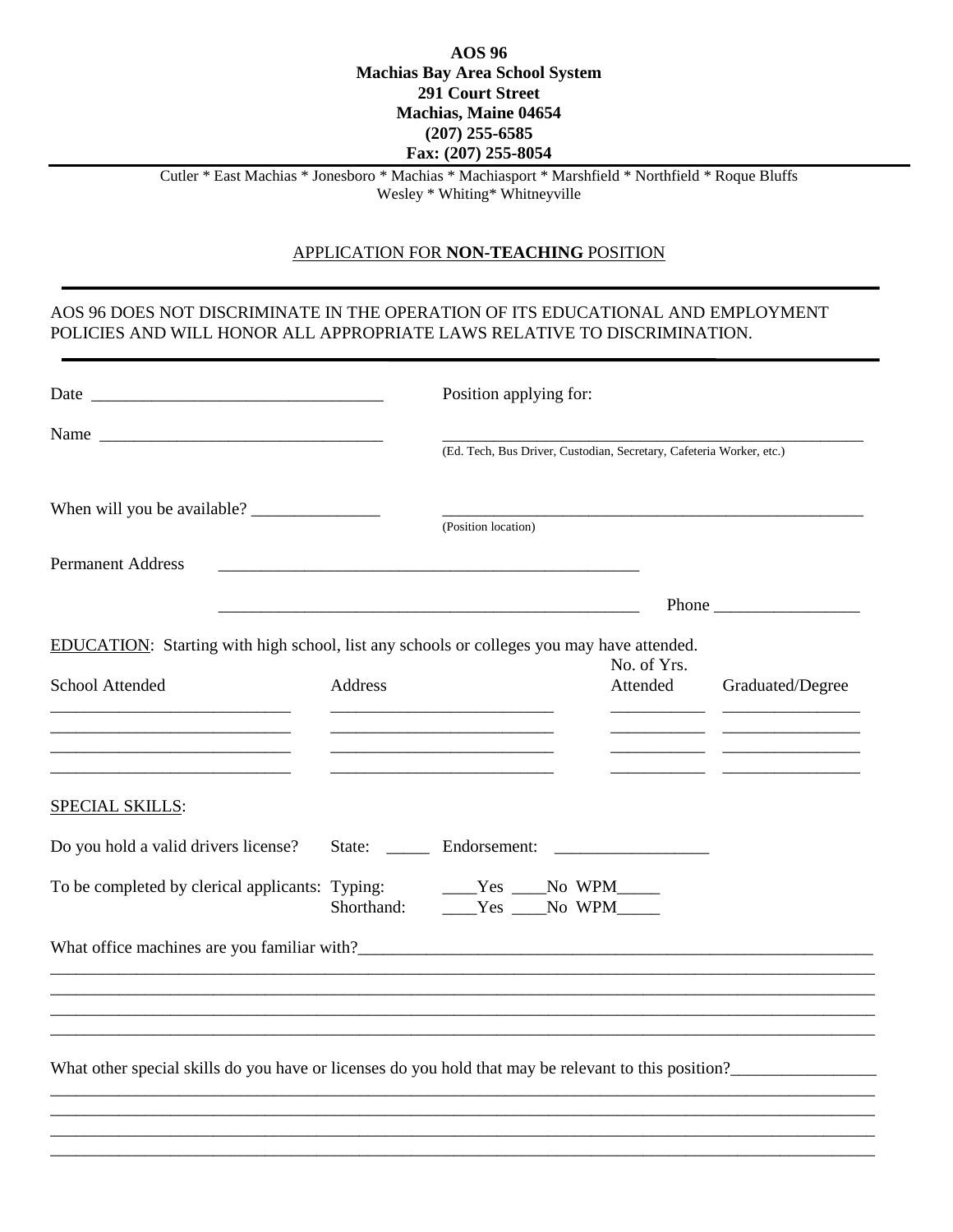EXPERIENCE: Please list all previous employment starting with the most recent job held. Use the back of the page if necessary. Please account for any gaps in employment during the past ten years on the back of page.

| From To<br>(month/year)                                                                                                        | Position<br>$\frac{1}{10}$ to $\frac{1}{10}$ $\frac{1}{10}$ $\frac{1}{10}$ $\frac{1}{10}$ $\frac{1}{10}$ $\frac{1}{10}$ $\frac{1}{10}$ $\frac{1}{10}$ $\frac{1}{10}$ $\frac{1}{10}$ $\frac{1}{10}$ $\frac{1}{10}$ $\frac{1}{10}$ $\frac{1}{10}$ $\frac{1}{10}$ $\frac{1}{10}$ $\frac{1}{10}$ $\frac{1}{10}$ $\frac{1}{10}$<br>$\frac{1}{\sqrt{1-\frac{1}{2}}}\frac{1}{\sqrt{1-\frac{1}{2}}}\frac{1}{\sqrt{1-\frac{1}{2}}}\frac{1}{\sqrt{1-\frac{1}{2}}}\frac{1}{\sqrt{1-\frac{1}{2}}}\frac{1}{\sqrt{1-\frac{1}{2}}}\frac{1}{\sqrt{1-\frac{1}{2}}}\frac{1}{\sqrt{1-\frac{1}{2}}}\frac{1}{\sqrt{1-\frac{1}{2}}}\frac{1}{\sqrt{1-\frac{1}{2}}}\frac{1}{\sqrt{1-\frac{1}{2}}}\frac{1}{\sqrt{1-\frac{1}{2}}}\frac{1}{\sqrt{1-\frac{1}{2}}}\frac{1}{\sqrt{1-\frac{$<br>$\frac{1}{\sqrt{1-\frac{1}{2}}}\frac{1}{\sqrt{1-\frac{1}{2}}}\frac{1}{\sqrt{1-\frac{1}{2}}}\frac{1}{\sqrt{1-\frac{1}{2}}}\frac{1}{\sqrt{1-\frac{1}{2}}}\frac{1}{\sqrt{1-\frac{1}{2}}}\frac{1}{\sqrt{1-\frac{1}{2}}}\frac{1}{\sqrt{1-\frac{1}{2}}}\frac{1}{\sqrt{1-\frac{1}{2}}}\frac{1}{\sqrt{1-\frac{1}{2}}}\frac{1}{\sqrt{1-\frac{1}{2}}}\frac{1}{\sqrt{1-\frac{1}{2}}}\frac{1}{\sqrt{1-\frac{1}{2}}}\frac{1}{\sqrt{1-\frac{$<br>$\frac{1}{\sqrt{1-\frac{1}{2}}}\frac{1}{\sqrt{1-\frac{1}{2}}}\frac{1}{\sqrt{1-\frac{1}{2}}}\frac{1}{\sqrt{1-\frac{1}{2}}}\frac{1}{\sqrt{1-\frac{1}{2}}}\frac{1}{\sqrt{1-\frac{1}{2}}}\frac{1}{\sqrt{1-\frac{1}{2}}}\frac{1}{\sqrt{1-\frac{1}{2}}}\frac{1}{\sqrt{1-\frac{1}{2}}}\frac{1}{\sqrt{1-\frac{1}{2}}}\frac{1}{\sqrt{1-\frac{1}{2}}}\frac{1}{\sqrt{1-\frac{1}{2}}}\frac{1}{\sqrt{1-\frac{1}{2}}}\frac{1}{\sqrt{1-\frac{$ | Duties                                                                                                                                                                                                                                                                                                     | Employer<br><u> Listen de la contrada de la contrada de la contrada de la contrada de la contrada de la contrada de la contra</u> |              |
|--------------------------------------------------------------------------------------------------------------------------------|-------------------------------------------------------------------------------------------------------------------------------------------------------------------------------------------------------------------------------------------------------------------------------------------------------------------------------------------------------------------------------------------------------------------------------------------------------------------------------------------------------------------------------------------------------------------------------------------------------------------------------------------------------------------------------------------------------------------------------------------------------------------------------------------------------------------------------------------------------------------------------------------------------------------------------------------------------------------------------------------------------------------------------------------------------------------------------------------------------------------------------------------------------------------------------------------------------------------------------------------------------------------------------------------------------------------------------------------------------------------------------------------------------------------------------------------------------------------------------------------------------------------------------------------------------------------------------------------------------------------------------------|------------------------------------------------------------------------------------------------------------------------------------------------------------------------------------------------------------------------------------------------------------------------------------------------------------|-----------------------------------------------------------------------------------------------------------------------------------|--------------|
| <b>BACKGROUND:</b>                                                                                                             |                                                                                                                                                                                                                                                                                                                                                                                                                                                                                                                                                                                                                                                                                                                                                                                                                                                                                                                                                                                                                                                                                                                                                                                                                                                                                                                                                                                                                                                                                                                                                                                                                                     |                                                                                                                                                                                                                                                                                                            |                                                                                                                                   |              |
|                                                                                                                                |                                                                                                                                                                                                                                                                                                                                                                                                                                                                                                                                                                                                                                                                                                                                                                                                                                                                                                                                                                                                                                                                                                                                                                                                                                                                                                                                                                                                                                                                                                                                                                                                                                     | Have you ever been disciplined, discharged, or asked to resign from a prior position?                                                                                                                                                                                                                      |                                                                                                                                   | Yes No       |
|                                                                                                                                | or your conduct was under investigation or review?                                                                                                                                                                                                                                                                                                                                                                                                                                                                                                                                                                                                                                                                                                                                                                                                                                                                                                                                                                                                                                                                                                                                                                                                                                                                                                                                                                                                                                                                                                                                                                                  | Have you ever resigned from a prior position after a complaint had been received against you                                                                                                                                                                                                               |                                                                                                                                   | $Yes$ No     |
| Has your contract in a prior position ever been non-renewed?                                                                   |                                                                                                                                                                                                                                                                                                                                                                                                                                                                                                                                                                                                                                                                                                                                                                                                                                                                                                                                                                                                                                                                                                                                                                                                                                                                                                                                                                                                                                                                                                                                                                                                                                     |                                                                                                                                                                                                                                                                                                            |                                                                                                                                   | Yes No       |
|                                                                                                                                |                                                                                                                                                                                                                                                                                                                                                                                                                                                                                                                                                                                                                                                                                                                                                                                                                                                                                                                                                                                                                                                                                                                                                                                                                                                                                                                                                                                                                                                                                                                                                                                                                                     | Have you ever been charged with or investigated for sexual abuse or harassment of another person?                                                                                                                                                                                                          |                                                                                                                                   | Yes No       |
|                                                                                                                                | Have you ever been convicted of a crime (other than a minor traffic offense)?                                                                                                                                                                                                                                                                                                                                                                                                                                                                                                                                                                                                                                                                                                                                                                                                                                                                                                                                                                                                                                                                                                                                                                                                                                                                                                                                                                                                                                                                                                                                                       |                                                                                                                                                                                                                                                                                                            |                                                                                                                                   | $Yes$ No $N$ |
| Have you ever entered a plea of guilty or "no contest" (nolo contendere) to any crime<br>(other than a minor traffic offense)? |                                                                                                                                                                                                                                                                                                                                                                                                                                                                                                                                                                                                                                                                                                                                                                                                                                                                                                                                                                                                                                                                                                                                                                                                                                                                                                                                                                                                                                                                                                                                                                                                                                     |                                                                                                                                                                                                                                                                                                            |                                                                                                                                   | Yes No       |
| in any state?                                                                                                                  |                                                                                                                                                                                                                                                                                                                                                                                                                                                                                                                                                                                                                                                                                                                                                                                                                                                                                                                                                                                                                                                                                                                                                                                                                                                                                                                                                                                                                                                                                                                                                                                                                                     | Have you ever had a professional license or certificate suspended or revoked in any state, or have<br>you ever voluntarily surrendered, temporarily or permanently, a professional license or certificate                                                                                                  |                                                                                                                                   | Yes No       |
|                                                                                                                                |                                                                                                                                                                                                                                                                                                                                                                                                                                                                                                                                                                                                                                                                                                                                                                                                                                                                                                                                                                                                                                                                                                                                                                                                                                                                                                                                                                                                                                                                                                                                                                                                                                     | Has any court ever deferred, filed or dismissed proceedings without a finding of guilty and required<br>that you pay a fine, penalty or court costs and/or imposed a requirement as to your behavior or<br>conduct for a period of time in connection with any crime (other than a minor traffic offense)? |                                                                                                                                   | Yes No       |
|                                                                                                                                | guilty or "no contest" (nolo contendere) to a traffic offense?                                                                                                                                                                                                                                                                                                                                                                                                                                                                                                                                                                                                                                                                                                                                                                                                                                                                                                                                                                                                                                                                                                                                                                                                                                                                                                                                                                                                                                                                                                                                                                      | For BUS DRIVER applicants only: Have you ever been charged with a traffic offense or pleaded                                                                                                                                                                                                               |                                                                                                                                   | Yes No       |

If you have answered YES to any of the previous questions, provide full details below, including, with respect to court actions, the date, offense in question, and the address of the court involved. Use additional sheets if necessary. Conviction or other disposition of a crime is not necessarily an automatic bar to employment.

\_\_\_\_\_\_\_\_\_\_\_\_\_\_\_\_\_\_\_\_\_\_\_\_\_\_\_\_\_\_\_\_\_\_\_\_\_\_\_\_\_\_\_\_\_\_\_\_\_\_\_\_\_\_\_\_\_\_\_\_\_\_\_\_\_\_\_\_\_\_\_\_\_\_\_\_\_\_\_\_\_\_\_\_\_\_\_\_\_\_\_\_\_\_\_\_\_\_\_

\_\_\_\_\_\_\_\_\_\_\_\_\_\_\_\_\_\_\_\_\_\_\_\_\_\_\_\_\_\_\_\_\_\_\_\_\_\_\_\_\_\_\_\_\_\_\_\_\_\_\_\_\_\_\_\_\_\_\_\_\_\_\_\_\_\_\_\_\_\_\_\_\_\_\_\_\_\_\_\_\_\_\_\_\_\_\_\_\_\_\_\_\_\_\_\_\_\_\_

\_\_\_\_\_\_\_\_\_\_\_\_\_\_\_\_\_\_\_\_\_\_\_\_\_\_\_\_\_\_\_\_\_\_\_\_\_\_\_\_\_\_\_\_\_\_\_\_\_\_\_\_\_\_\_\_\_\_\_\_\_\_\_\_\_\_\_\_\_\_\_\_\_\_\_\_\_\_\_\_\_\_\_\_\_\_\_\_\_\_\_\_\_\_\_\_\_\_\_

\_\_\_\_\_\_\_\_\_\_\_\_\_\_\_\_\_\_\_\_\_\_\_\_\_\_\_\_\_\_\_\_\_\_\_\_\_\_\_\_\_\_\_\_\_\_\_\_\_\_\_\_\_\_\_\_\_\_\_\_\_\_\_\_\_\_\_\_\_\_\_\_\_\_\_\_\_\_\_\_\_\_\_\_\_\_\_\_\_\_\_\_\_\_\_\_\_\_\_

REFERENCES: List three, two of whom are most recent supervisors, who can comment on your ability and whom we may contact.

| Name | Position | Address | Phone |
|------|----------|---------|-------|
|      |          |         |       |